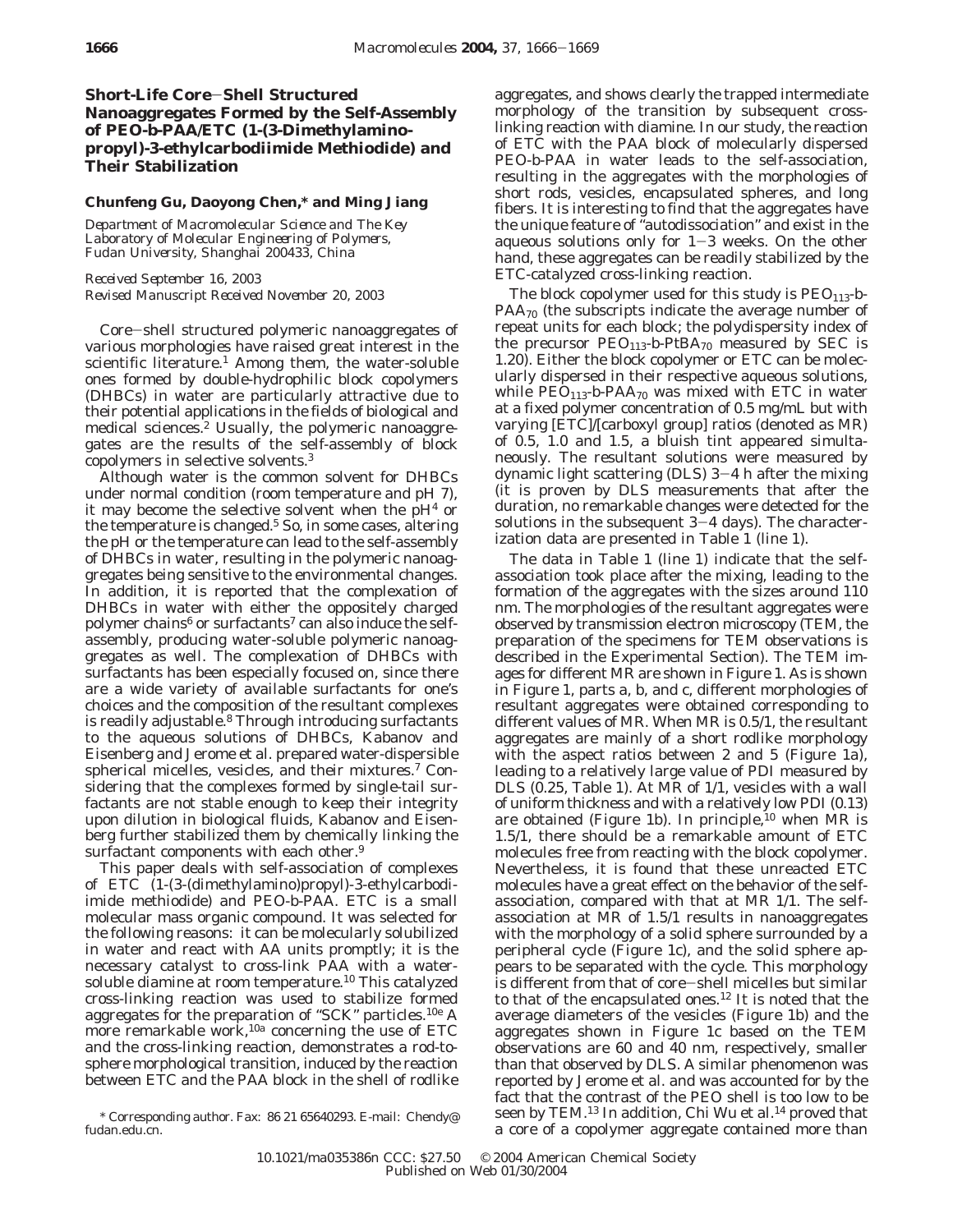**Table 1. Characterization Data of the Resultant Nanoaggregates Measured by Dynamic Light Scattering with an LLS Spectrometer (Malvern Autosizer 4700) with a Laser Source of Wavelength 514.5 nm and a CONTIN Analysis Model***<sup>a</sup>*

|        | MR                                                                                                         | 0.5/1     |          | 1.5/1    |
|--------|------------------------------------------------------------------------------------------------------------|-----------|----------|----------|
| line 1 | $\langle D_h \rangle$ (nm); $\mu_2/\langle \Gamma \rangle^2$ before cross-linking                          | 106: 0.25 | 107:0.13 | 119:0.12 |
| line 2 | $\langle D_h \rangle$ (nm); $\mu_2/\langle \Gamma \rangle^2$ after cross-linking                           | 102: 0.15 | 95:0.18  | 104:0.21 |
| line 3 | $\langle D_{\rm h} \rangle$ (nm); $\mu_2/\langle \Gamma \rangle^2$ cross-linked aggregates, after dialysis | 98:0.15   | 91:0.09  | 98:0.14  |

*<sup>a</sup>* 〈*D*h〉: the average hydrodynamic diameters of the resultant nanoparticles, measured at a scattering angle of 90° and 25 °C. *µ*2/〈Γ〉2: polydispersity index (PDI) of the size distribution; see ref 11.



**Figure 1.** TEM images of aggregates obtained at different MR.

50% of solvent even in its highly packed state, so the shrinking of the core (or the wall of the vesicles) upon drying should make another contribution to the difference.

DLS measurements (conducted at the scattering angle of 90° and 25 °C) have proven that the resultant aggregates have a short life. Thus,  $4-6$  days after the preparation, the sizes and the polydispersity indexes of the aggregates begin to increase whereas the light scattering intensities decrease, indicating that the aggregates start to dissociate. Then 1-3 weeks after the preparation, the aggregates disappear. It is reported<sup>10a</sup> that the reaction of ETC with the acrylic acid functionalities will produce acylisourea and anhydride active intermediates and finally return to the acrylic acid functionalities again. As is indicated in Scheme 1, the production of acylisourea makes a part of PAA block be positively charged due to the attachment with the quaternary ammonium groups. It is reasonable to suppose that the complexation should take place between the quaternary ammonium groups and remained carboxylic anions. The complexation taking place among different PAA chains and the anhydride produced by the reaction of the initially formed *O*-acylisourea with excess carboxylic acid groups may drive the self-association of the block copolymer, forming the above-mentioned aggregates. (Note: In addition, our experiment demonstrates that mixing PAA homopolymer  $(M_w =$ 110 000) at different molar ratios (MR) of ETC to the AA units leads to the simultaneous formation of aggregates or precipitates. We analyzed the particles and precipitates by FT-IR. It is found that the carboxyl groups are detectable with a specific intensity at any stage after the mixing even when excess ETC was used, which makes the complexation between quaternary ammonium groups and the carboxylic anions possible. According to ref 10a (supporting Figure 9), it seems that the production of a considerable amount of anhydride may take a specific time. Therefore, we are inclined to think that the complexation is the initial driven force for the association.) Some time later, a considerable part of the acylisourea groups should change to anhydride groups, and the latter change back to carboxyl groups, so the aggregates start to dissociate. Because of this

reaction cycle, the polymeric nanoaggregates appear as an intermediate and exist in the aqueous solutions for <sup>1</sup>-3 weeks (Scheme 1). This unique "self-association and self-dissociation" feature makes the resultant aggregates very promising in the uses as carriers for controllable drug release. In this sense, the duration of  $1-3$ weeks for the existence of the aggregates is also desirable.

As mentioned above, ETC is also the catalyst for the cross-linking of PAA block. All the resultant aggregates can be readily stabilized by introducing a cross-linker 2,2′-(ethylenedioxy)bis(ethylamine) into the solutions <sup>3</sup>-4 h after the mixing of ETC with the copolymer. In our study, a half of stoichiometric amount of the crosslinker was used for each of resultant solutions. Table 1 (line 2) presents the values of  $\langle D_h \rangle$  and polydispersity indexes of the cross-linked aggregates. After the crosslinking, the  $\langle D_{h} \rangle$  values decrease a little, indicating that no remarkable interparticle cross-linking reaction has taken place. According to the results we reported previously,15 due to the shielding effect of the PEO shell, the cross-linking reaction should be localized within each individual aggregate. The cross-linked aggregates are very stable since no dissociation of the aggregates was found by DLS measurements taken months after the preparation.

The solutions of cross-linked aggregates were further dialyzed against water. The  $\langle D_{h} \rangle$  and PDI values of cross-linked aggregates after the dialysis are presented in Table 1, line 3. It is exhibited that little change due to the dialysis is found in the  $\langle D_{h} \rangle$  values at MR of 0.5/1, 1/1, and 1.5/1 and the PDI value at MR of 0.5/1. Remarkable changes due to the dialysis are detected in the PDI values at MR of 1/1 and MR of 1.5/1. These values drop from 0.18 and 0.21 to 0.09 and 0.14, respectively. These changes maybe related to the release of ETC from the aggregates due to the dialysis. The release of the ETC also leads to the decrease in the contrast of the aggregates in TEM image (Figure 2 a).

In addition, the self-assembly of ETC/PEO-*b*-PAA at the concentration of the block copolymer of 0.1 mg/mL and MR of 1/1 leads to the formation of long nanofibers of ∼30 nm wide and tens micrometers long or even longer (Figure 2b). This fiberlike morphology was viewed by TEM and AFM. The fiberlike aggregates can be readily stabilized by the ETC-catalyzed cross-linking reaction as well.

It is well-known that the self-assembly of block copolymers in selective solvents can result in nanoaggregates of different morphologies such as spheres, vesicles and wormlike micelles.<sup>1</sup> According to Eisenberg,16 the formation of different morphologies can be explained by considering a balance between three major forces acting on the system: the stretching of the coreforming blocks, the interfacial tension between the core and the solvent, and the intercorona repulsion. In the present study, the change in MR will result in variation in the composition of the core of the aggregates, leading to alteration in the Coulombic interactions within and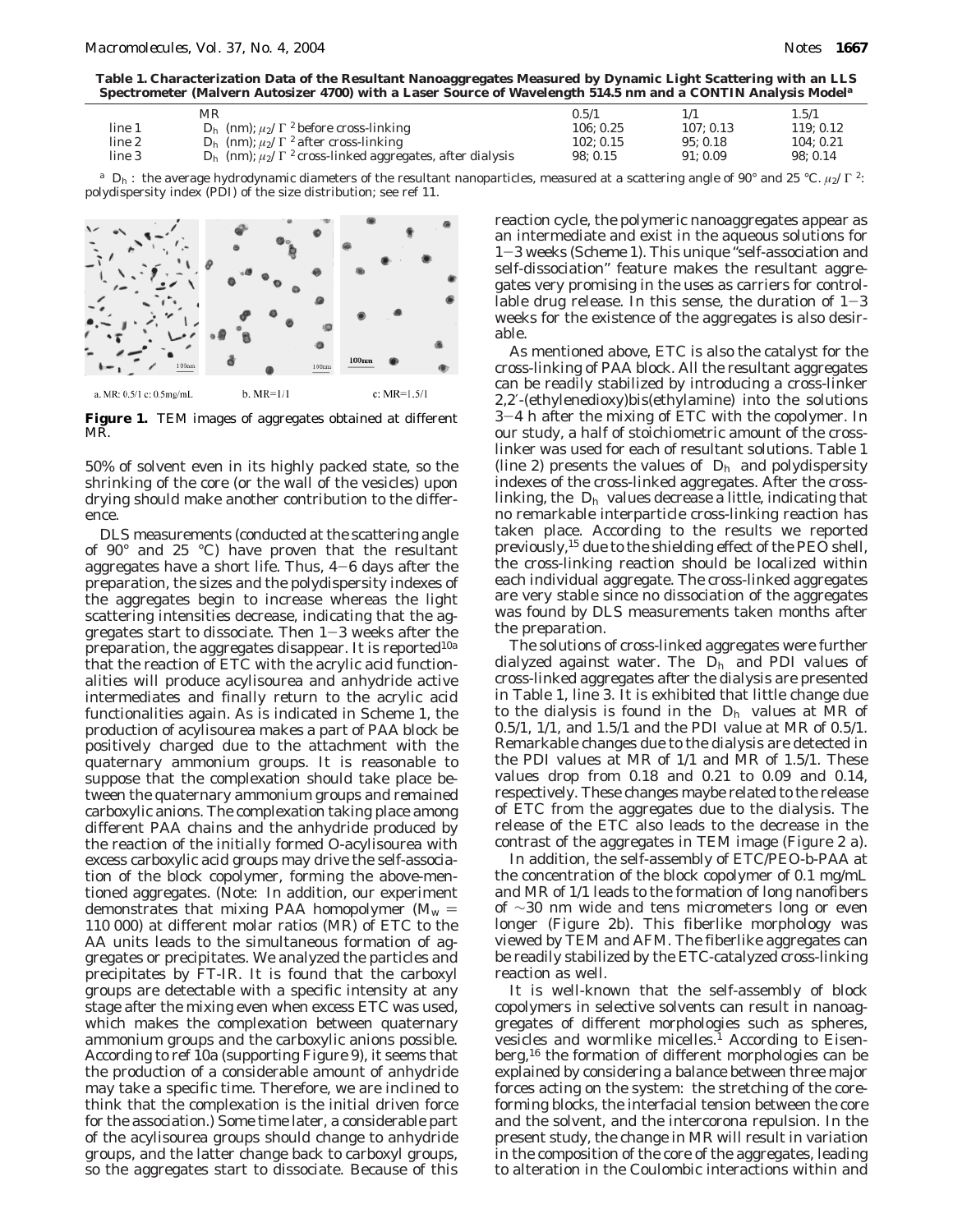## **Scheme 1. Schematic Description of the Complexation and the Resultant Self-Association and the Dissociation***<sup>a</sup>*



*<sup>a</sup>* An additional explanation is given as a note. The details of the reaction of ETC molecules with carboxylic anions can be found in ref 10.



**Figure 2.** (a) TEM image of cross-linked micelles after dialysis (MR = 1.5/1). (b) TEM image of the nanofibers resulting from the self-association at the concentration of block copolymer of 0.1 mg /mL and MR of 1/1.

b

the hydrophilicity of the core. This alteration should be responsible for the morphological transition. The selfassociation and morphological transition of a diblock copolymer driven by a similar mechanism was reported by Jerome et al.<sup>6d</sup> In addition, when MR increases to 1.5/1, each of the resultant aggregates in the TEM image (Figure 1c) contains a solid sphere in the center. It was also reported for the complexes of block copolymers and surfactants that the excess surfactants may be encapsulated.17 So, we are inclined to think that in this case the excess ETC molecules are encapsulated as well. The encapsulated ETC molecules and the PAA connected ones maybe separated during evaporation, as is indicated by an empty gap between them.

While the concentration of PEO-*b*-PAA is 0.1 mg/mL, at MR of 1/1, long nanofibers are produced. This effect of dilution may be related to the concentration sensitive equilibriums between the reactants and the products of the mentioned reactions. Further study on the mechanism is needed.

In conclusion, the self-association takes place in the aqueous solution of PEO-*b*-PAA/ETC at the early stage of the reaction between PAA and ETC. At the concentration of PEO-*b*-PAA of 0.5 mg/mL, when MR is 0.5/1

and 1/1, rodlike aggregates and vesicles were obtained respectively; while MR is 1.5/1, the excess ETC molecules maybe encapsulated and the resultant aggregates are with the morphology of a solid sphere encapsulated by a peripheral circle in the TEM image. The selfassociation at MR of 1/1 and the concentration of the block copolymer of 0.1 mg/mL leads to the formation of long nanofibers. Because of the reaction cycle of ETC with PAA, the aggregates have a limited life in water. After staying unchanged for several days in the aqueous solutions, the aggregates dissociate and finally disappear 1-3 weeks after their formation. While through the ETC-catalyzed cross-linking reaction, the aggregates can be stabilized. Except for the vesicles, the morphologies of short rods, encapsulated spheres, nanofibers are seldom reported for the systems of DHBCs/small molecules. Besides, the biocompatible and water-soluble properties along with the autodissociation feature of the un-cross-linked aggregates will make this system very promising in addressing various theoretical and practical problems.

### **Experimental Section**

The  $PEO<sub>113</sub>$ -*b*-PAA<sub>70</sub> was prepared from hydrolysis of a PEO113-*b*-P*t*BA70 copolymer through treating this precursor with trimethylsilyl iodide and subsequently with aqueous acid. The precursor was synthesized by bulk ATRP using PEO-Br as the macroinitiator.18 The polydispersity index of the precursor is 1.20, measured by SEC.

The specimens for TEM observations were prepared 3 to 4 h after the mixing of ETC with the PEO-*b*-PAA by immersing a copper grid, which was coated with thin films of Formvar and carbon successively, into a micelle solution. Then the copper grid was freeze-dried in vacuo for 2 days.

**Acknowledgment.** This work has been supported by National Science Foundation of China, Grant 50273006.

### **References and Notes**

(1) (a) Zhang, L. F.; Eisenberg, A. *Science* **1995**, *268*, 1728. (b) Zhang, L. F.; Eisenberg, A. *Science* **1996**, *272*, 1777. (c) Jenekhe, S. A.; Chen, X. L. *Science* **1998**, *279*, 1903. (d)